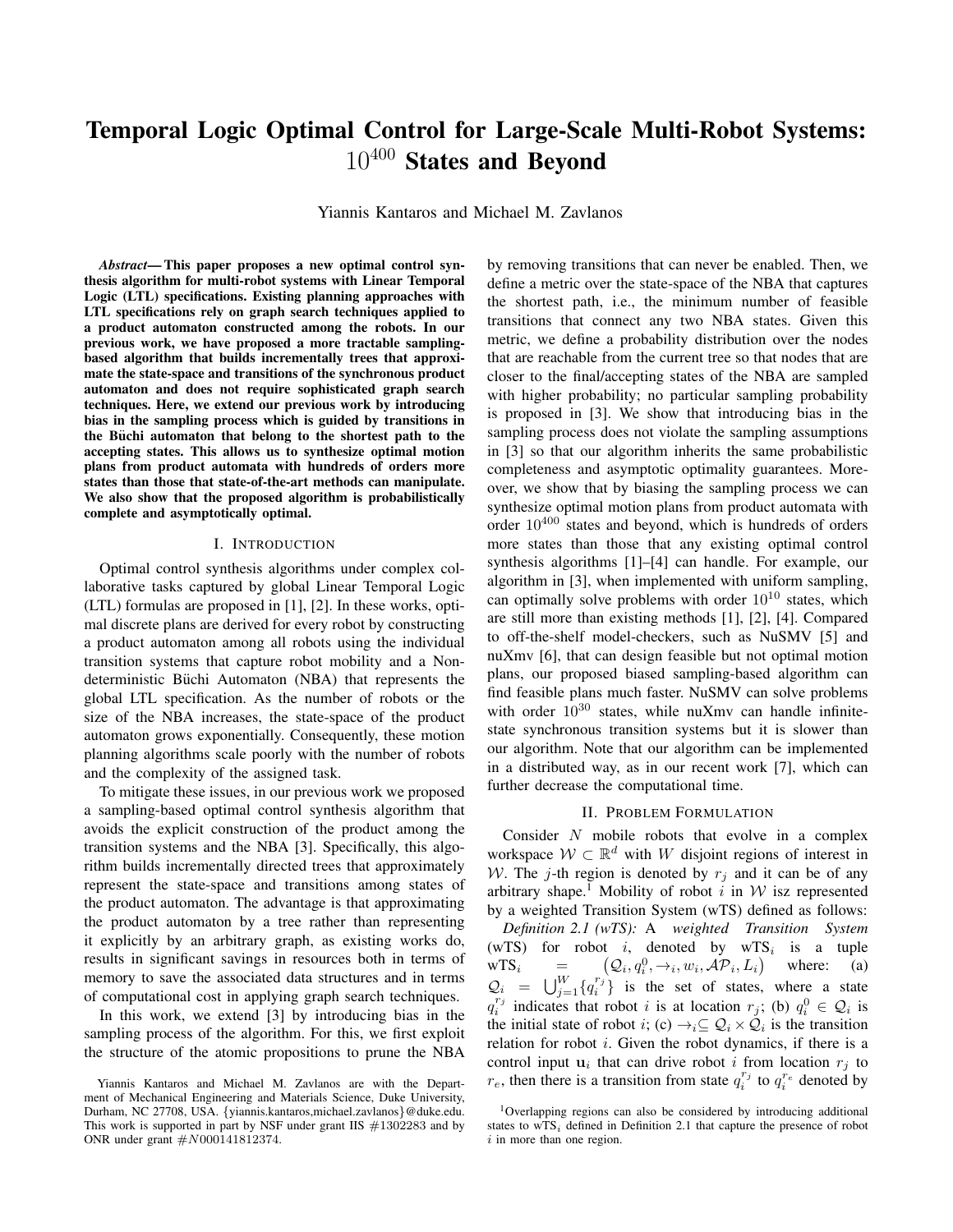$(q_i^{r_j}, q_i^{r_e}) \in \rightarrow_i$ ; (d)  $w_i : \mathcal{Q}_i \times \mathcal{Q}_i \rightarrow \mathbb{R}_+$  is a cost function that assigns weights/costs to each possible transition in wTS. For example, such costs can be associated with the distance that needs to be traveled by robot  $i$  in order to move from state  $q_i^{r_j}$  to state  $q_i^{r_k}$ ; (e)  $\mathcal{AP}_i = \bigcup_{j=1}^W \{\pi_i^{r_j}\}\$ is the set of atomic propositions, where  $\pi_i^{r_j}$  is true if robot *i* is inside region  $r_j$  and false otherwise; and (f)  $L_i$  :  $\mathcal{Q}_i \to \mathcal{AP}_i$ is an observation/output function defined as  $L_i(q_i^{r_j}) = \pi_i^{r_j}$ , for all  $q_i^{r_j} \in \mathcal{Q}_i$ .

Given the definition of the wTS, we can define the synchronous *Product Transition System* (PTS) as follows [1]: *Definition 2.2 (PTS):* Given N transition systems  $WTS_i = (Q_i, q_i^0, \rightarrow_i, w_i, \mathcal{AP}, L_i)$ , the *product transition*  $system$  PTS = wTS<sub>1</sub> ⊗ wTS<sub>2</sub> ⊗ · · · ⊗ wTS<sub>N</sub> is a tuple PTS =  $(\mathcal{Q}_{\text{PTS}}, q_{\text{PTS}}^0, \longrightarrow_{\text{PTS}}, w_{\text{PTS}}, \mathcal{AP}, L_{\text{PTS}})$ where (a)  $\mathcal{Q}_{PTS} = \mathcal{Q}_1 \times \mathcal{Q}_2 \times \cdots \times \mathcal{Q}_N$  is the set of states; (b)  $q_{\text{PTS}}^0 = (q_1^0, q_2^0, \dots, q_N^0) \in \mathcal{Q}_{\text{PTS}}$  is the initial state, (c)  $\longrightarrow_{\text{PTS}} \subseteq Q_{\text{PTS}} \times Q_{\text{PTS}}$  is the transition relation defined by the rule  $\frac{\Lambda_{\forall i}(q_i \rightarrow i q'_i)}{q_{\text{rms}} \rightarrow \text{rms} q'_i}$  $\frac{\gamma_{\forall i} (q_i \gamma_i q_i)}{q_{\text{PTS}} \rightarrow \text{prs} q'_{\text{PTS}}}$ , where with slight abuse of notation  $q_{\text{PTS}} = (q_1, \ldots, q_N) \in \mathcal{Q}_{\text{PTS}},$  $q_i \in Q_i$ . The state  $q'_{\text{PTS}}$  is defined accordingly; (d)  $w_{\text{PTS}}$ :  $\mathcal{Q}_{\text{PTS}} \times \mathcal{Q}_{\text{PTS}} \rightarrow \mathbb{R}_+$  is a cost function that assigns weights/cost to each possible transition in PTS, defined as  $w_{\text{PTS}}(q_{\text{PTS}}, q'_{\text{PTS}}) = \sum_{i=1}^{N} w_i (\Pi|_{wTS_i} q_{\text{PTS}}, \Pi|_{wTS_i} q'_{\text{PTS}})$ , where  $q'_{\text{PTS}}, q_{\text{PTS}} \in \mathcal{Q}_{\text{PTS}}, \overline{\text{and } \Pi_{\text{WTS}_i} q_{\text{PTS}}} \text{ stands for the projection}$ of state  $q_{\text{PTS}}$  onto the state space of wTS<sub>i</sub>. The state  $\Pi_{\text{wTS}_i} q_{\text{PTS}} \in \mathcal{Q}_i$  is obtained by removing all states in  $q_{\text{PTS}}$ that do not belong to  $Q_i$ ; (e)  $AP = \bigcup_{i=1}^N AP_i$  is the set of atomic propositions; and, (f)  $L_{\text{PTS}} = \bigcup_{\forall i} L_i : \mathcal{Q}_{\text{PTS}} \to \mathcal{AP}$ is an observation/output function giving the set of atomic propositions that are satisfied at a state  $q_{\text{PTS}} \in \mathcal{Q}_{\text{PTS}}$ .

In what follows, we give definitions related to the PTS, that we will use throughout the rest of the paper. An *infinite path*  $\tau$  of a PTS is an infinite sequence of states,  $\tau$  =  $\tau(1)\tau(2)\tau(3) \ldots$  such that  $\tau(1) = q_{\text{PTS}}^0$ ,  $\tau(k) \in \mathcal{Q}_{\text{PTS}}$ , and  $(\tau(k), \tau_i(k+1)) \in \rightarrow_{\text{PTS}}, \forall k \in \mathbb{N}_+,$  where k is an index that points to the k-th entry of  $\tau$  denoted by  $\tau(k)$ . The *trace* of an infinite path  $\tau = \tau(1)\tau(2)\tau(3) \ldots$  of a PTS, denoted by trace( $\tau$ )  $\in (2^{AP})^{\omega}$ , where  $\omega$  denotes infinite repetition, is an infinite word that is determined by the sequence of atomic propositions that are true in the states along  $\tau$ , i.e.,  $trace(\tau) = L(\tau(1))L(\tau(2))\ldots$  A *finite path* of a PTS can be defined accordingly. Given the definition of the weights  $w_{\text{PTS}}$  in Definition 2.2, the *cost* of a finite path  $\tau$  is defined as  $\hat{J}(\tau) = \sum_{k=1}^{|\tau|-1} w_{\text{PTS}}(\tau(k), \tau(k+1)),$  where,  $|\tau|$  stands for the number of states in  $\tau$ .

We assume that the robots have to accomplish a complex collaborative task captured by a global LTL statement  $\phi$ defined over the set of atomic propositions  $AP = \bigcup_{i=1}^{N} AP_i$ . Due to space limitations, we abstain from formally defining the semantics and syntax of LTL. A detailed overview can be found in [8]. Given an LTL formula  $\phi$ , we define the *language* Words $(\phi) = \{ \sigma \in (2^\mathcal{AP})^\omega | \sigma \models \phi \},$  where  $\models \subseteq$  $(2^{AP})^{\omega} \times \phi$  is the satisfaction relation, as the set of infinite words  $\sigma \in (2^{\mathcal{AP}})^\omega$  that satisfy the LTL formula  $\phi$ . Any LTL formula  $\phi$  can be translated into a Nondeterministic Büchi Automaton (NBA) B over  $(2^{AP})^{\omega}$  defined as follows [9].

*Definition 2.3 (NBA):* A *Nondeterministic B*¨*uchi Automaton* (NBA) *B* over  $2^{AP}$  is defined as a tuple  $B =$  $(Q_B, Q_B^0, \Sigma, \rightarrow_B, Q_B^F)$ , where  $Q_B$  is the set of states,  $Q_B^0 \subseteq$  $Q_B$  is a set of initial states,  $\Sigma = 2^{AP}$  is an alphabet,  $\rightarrow_B \subseteq Q_B \times \Sigma \times Q_B$  is the transition relation, and  $Q_B^F \subseteq Q_B$ is a set of accepting/final states.

Given the PTS and the NBA  $B$  that corresponds to the LTL φ, we can now define the *Product B*¨*uchi Automaton* (PBA)  $P = PTS \otimes B$ , as follows [8]:

*Definition 2.4 (PBA):* Given the product transition system  $PTS = (Q_{PTS}, q_{PTS}^0, \longrightarrow_{PTS}, w_{PTS}, \mathcal{AP}, L_{PTS})$  and the NBA  $B = (Q_B, Q_B^0, \Sigma, \rightarrow_B, Q_B^F)$ , we can define the *Product Büchi Automaton*  $P = PTS \otimes B$  as a tuple  $P =$  $(Q_P, Q_P^0, \longrightarrow_P, w_P, Q_P^F)$  where (a)  $Q_P = Q_{\text{PTS}} \times Q_B$  is the set of states; (b)  $\mathcal{Q}_P^0 = q_{\text{PTS}}^0 \times \mathcal{Q}_B^0$  is a set of initial states; (c)  $\longrightarrow_{P} \subseteq Q_P \times 2^{\mathcal{AP}} \times Q_P$  is the transition relation defined by the rule:  $\frac{(q_{\text{PTS}} \rightarrow \text{prs} q'_{\text{PTS}}) \land (q_B \rightarrow \text{prs} (q_{\text{PTS}})}{q_{\text{PTS}} \rightarrow q'_{\text{B}} \rightarrow q'_{\text{B}} \rightarrow q'_{\text{B}} \rightarrow q'_{\text{B}}}$  $q_P = (q_{\text{PTS}}, q_B) \rightarrow \frac{q_B}{q_P} = (q'_{\text{PTS}}, q'_B)$ . Transition from state  $q_P \in \mathcal{Q}_P$  to  $q_P \in \mathcal{Q}_P$ , is denoted by  $(q_P, q_P) \in \longrightarrow_P$ , or  $q_P \longrightarrow_P q'_P$ ; (d)  $w_P(q_P, q'_P) = w_{\text{PTS}}(q_{\text{PTS}}, q'_{\text{PTS}})$ , where  $q_P =$  $(q_{\text{PTS}}, q_B)$  and  $q'_{\text{P}} = (q'_{\text{PTS}}, q'_{B})$ ; and (e)  $\mathcal{Q}_P^F = \mathcal{Q}_{\text{PTS}} \times \mathcal{Q}_B^F$ is a set of accepting/final states.

Given  $\phi$  and the PBA an infinite path  $\tau$  of a PTS satisfies  $\phi$  if and only if trace( $\tau$ )  $\in$  Words( $\phi$ ), which is equivalently denoted by  $\tau \models \phi$ . Specifically, if there is a path satisfying  $\phi$ , then there exists a path  $\tau \models \phi$ that can be written in a finite representation, called prefix-suffix structure, i.e.,  $\tau = \tau^{\text{pre}}[\tau^{\text{suf}}]^{\omega}$ , where the prefix part  $\tau^{\text{pre}}$  is executed only once followed by the indefinite execution of the suffix part  $\tau^{\text{suf}}$ . The prefix part  $\tau^{\text{pre}}$  is the projection of a finite path  $p^{\text{pre}}$  that lives in  $\mathcal{Q}_P$  onto  $\mathcal{Q}_{PTS}$ . The path  $p^{pre}$  starts from an initial state  $q_P^0 \in \mathcal{Q}_P^0$  and ends at a final state  $q_P^F \in \mathcal{Q}_P^F$ , i.e., it has the following structure  $p^{\text{pre}} = (q_{\text{PTS}}^0, q_B^0)(q_{\text{PTS}}^1, q_B^1) \dots (q_{\text{PTS}}^K, q_B^K)$ with  $(q_{\text{PTS}}^K, q_B^K) \in \mathcal{Q}_P^F$ . The suffix part  $\tau^{\text{surf}}$  is the projection of a finite path  $p^{\text{surf}}$  that lives in  $\mathcal{Q}_P$  onto  $Q_{PTS}$ . The path  $p^{suf}$  is a cycle around the final state  $(q_{\text{PIS}}^K, q_B^K)$ , i.e., it has the following structure  $p^{\text{suf}} =$  $(q_{\text{PTS}}^{K}, q_{B}^{K})(q_{\text{PTS}}^{K+1}, q_{B_{K+G}}^{K+1}) \dots (q_{\text{PTS}}^{K+S}, q_{B}^{K+S})(q_{\text{PTS}}^{K+S+1}, q_{B}^{K+S+1}),$ where  $(q_{\text{PTS}}^{K+S+1}, q_B^{K+S+1}) = (q_{\text{PTS}}^{K}, q_B^{K})$ . Then our goal is to compute a plan  $\tau = \tau^{\text{pre}}[\tau^{\text{suf}}]^{\omega} = \Pi|_{\text{PTS}} p^{\text{pre}}[\Pi|_{\text{PTS}} p^{\text{pre}}]^{\omega}$ , where  $\Pi|_{\text{PTS}}$  stands for the projection on the state-space  $\mathcal{Q}_{PTS}$ , so that the following objective function is minimized

$$
J(\tau) = \beta \hat{J}(\tau^{\text{pre}}) + (1 - \beta)\hat{J}(\tau^{\text{suf}}), \tag{1}
$$

where  $\hat{J}(\tau^{\text{pre}})$  and  $\hat{J}(\tau^{\text{surf}})$  stand for the cost of the prefix and suffix part, respectively and  $\beta \in [0, 1]$  is a userspecified parameter. Specifically, in this paper we address the following problem.

*Problem 1:* Given a global LTL specification  $\phi$ , and transition systems  $WTS_i$ , for all robots i, determine a discrete team plan  $\tau$  that satisfies  $\phi$ , i.e.,  $\tau \models \phi$ , and minimizes (1).

### III. SAMPLING-BASED OPTIMAL CONTROL SYNTHESIS

In this section, we build upon our previous work [3] to propose a sampling-based optimal control synthesis algorithm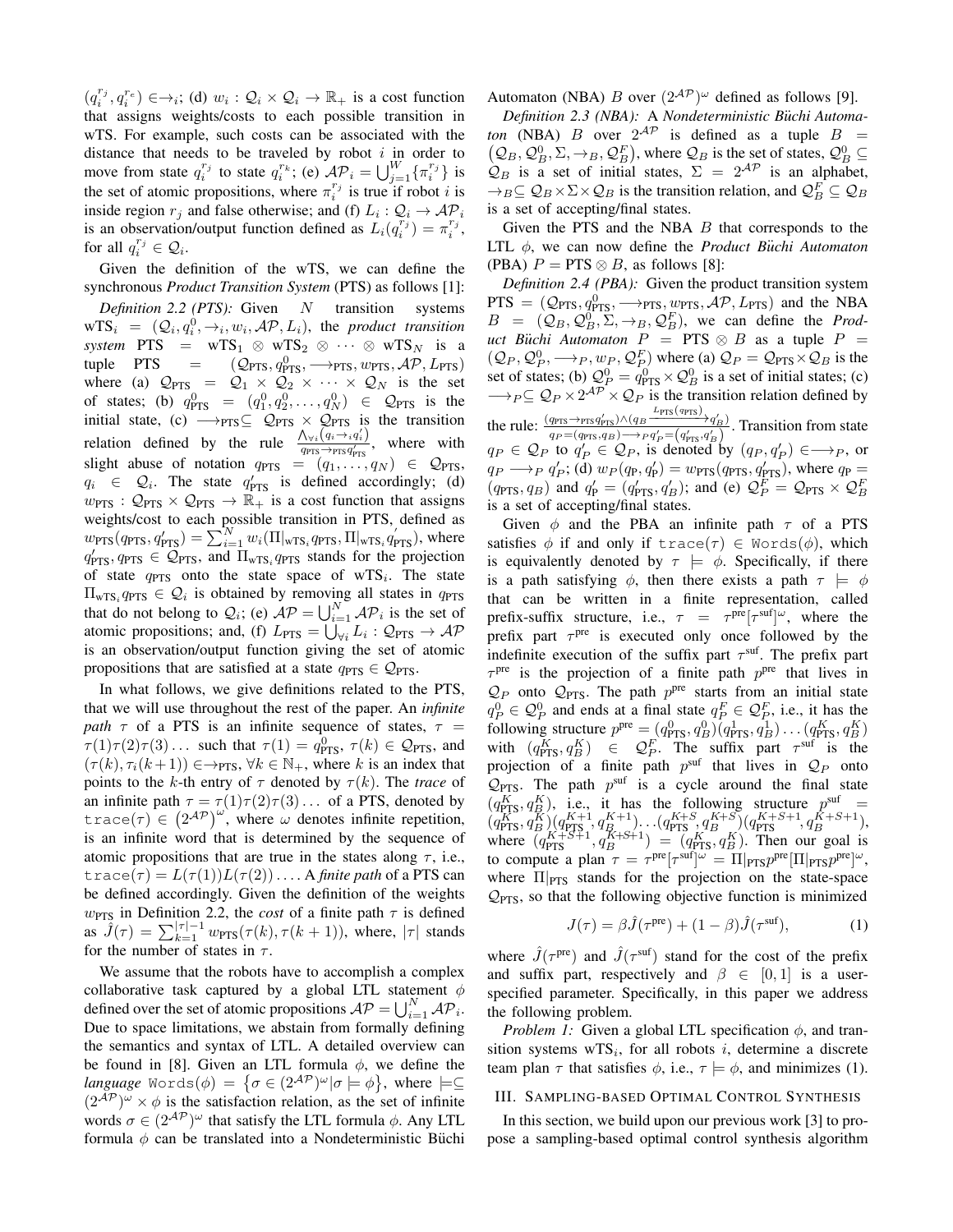**Algorithm 1:** Construction of Optimal plans  $\tau \models \phi$ 

**Input:** LTL formula  $\phi$ ,  $\{wTS_i\}_{i=1}^N$ ,  $q_{\text{PTS}}^{\text{pre}} \in \mathcal{Q}_{\text{PTS}}$ , maximum numbers of iterations  $n_{\text{max}}^{\text{pre}}$ ,  $n_{\text{max}}^{\text{sum}}$ **Output:** Optimal plans  $\tau \models \phi$ 1 Convert  $\phi$  to a NBA  $B = (Q_B, Q_B^0, \rightarrow_B, Q_B^F)$ ; 2  $\left[\left\{\sum_{q_B,q'_B}\right\}_{\forall q_B,q'_B\in\mathcal{Q}_B}\right]=$ FeasibleWords $(\{\Sigma_{q_B,q'_B}\}_{\forall q_B,q'_B \in \mathcal{Q}_B});$ 3 Construct graph  $\mathcal{G}_B$  and  $\overline{d(q_B, q_B')}$ ;<br>4 Define goal set:  $\mathcal{X}_{\text{goal}}^{\text{pre}}$ ; 5 for  $b_0 = 1 : |\mathcal{Q}_B^0|$  do 6 Root of the tree:  $q_P^r = (q_{\text{PTS}}^0, q_B^0), q_B^0 = \mathcal{Q}_B^0(b_0);$ 7  $[\mathcal{G}_T, \mathcal{P}] =$ ConstructTree( $\mathcal{X}_{\rm goal}^{\rm pre}$ , wTS<sub>1</sub>,...,wTS<sub>N</sub>,  $B, q_P^r$ ,  $n_{\rm max}^{\rm pre}$ ); 8 for  $a = 1 : |\mathcal{P}|$  do 9  $\tau^{\text{pre},a} = \text{FindPath}(\mathcal{G}_T, q_P^r, \mathcal{P}(a));$ 10 **for**  $a = 1 : |\mathcal{P}|$  **do** 11 | Root of the tree:  $q_P^r = \mathcal{P}(a)$ ; 12 Define goal set:  $\mathcal{X}_{\text{goal}}^{\text{surf}}(q_P^r);$ 13 **if**  $(q_P^r \in \mathcal{X}_{goal}^{suf}) \wedge (w_P(q_P^r, q_P^r) = 0)$  then 14  $\int q_T = (\{q_P^r\}, \{q_P^r, q_P^r\}, 0);$ 15  $\Big| \Big| \Big| S_a = \{\tilde{q}_P^r\};$ 16 **else**  $\mathfrak{g}_T$   $[\mathcal{G}_T, \mathcal{S}_a] =$ ConstructTree( $\mathcal{X}_{\rm goal}^{\rm surf}, \{\rm wTS}_i\}_{i=1}^N, B, q_P^r, n_{\rm max}^{\rm suf});$ 18 Compute  $\tau^{\text{suf},a}$  (see [3]); 19  $a_{q_B^0} = \text{argmin}_a(\hat{J}(\tau^{\text{pre},a}) + \hat{J}(\tau^{\text{suf},a}));$ 20  $a^*$  $^*=\text{argmin}_{\substack{a_{q_B^0}}}\,(\hat{J}(\tau^{\text{pre}}_{q^0_B})+\hat{J}(\tau^{\text{suf}}_{q_B^0}));$ 21 Optimal Plan:  $\tau = \tau^{\text{pre},a^*} [\tau^{\text{suf},a^*}] \tilde{\omega}$ ;

that can synthesize optimal motion plans  $\tau$  in prefix-suffix structure, i.e.,  $\tau = \tau^{\text{pre}}[\tau^{\text{suf}}]^{\omega}$ , that satisfy a given global LTL specification  $\phi$  from PBA with arbitrarily large state-space. The main difference with [3] lies in the sampling process. The procedure is based on the incremental construction of a directed tree that approximately represents the state-space  $\mathcal{Q}_P$  and the transition relation  $\rightarrow_P$  of the PBA defined in Definition 2.4. In what follows, we denote by  $G_T =$  $\{V_T, \mathcal{E}_T, \text{Cost}\}\$  the tree that approximately represents the PBA P. Also, we denote by  $q_P^r$  the root of  $\mathcal{G}_T$ . The set of nodes  $V_T$  contains the states of  $\mathcal{Q}_P$  that have already been sampled and added to the tree structure. The set of edges  $\mathcal{E}_T$  captures transitions between nodes in  $\mathcal{V}_T$ , i.e.,  $(q_P, q_P') \in \mathcal{E}_T$ , if there is a transition from state  $q_P \in \mathcal{V}_T$  to state  $q'_{P} \in V_{T}$ . The function Cost :  $V_{T} \rightarrow \mathbb{R}_{+}$  assigns the cost of reaching node  $q_P \in V_{T_\lambda}$  from the root  $q_P^r$  of the tree. In other words,  $Cost(q_P) = \tilde{J}(\tau_T)$ , where  $q_P \in V_T$  and  $\tau_T$ is the path in the tree  $\mathcal{G}_T$  that connects the root to  $q_P$ .

The construction of the prefix and the suffix part is described in Algorithm 1. In lines 1-3, first the LTL formula is translated to a NBA  $B$  and then  $B$  is pruned by removing transitions that can never happen. Then, in lines 4-9, the prefix parts  $\tau^{pre,a}$  are constructed, followed by the construction of their respective suffix parts  $\tau^{\text{suf},a}$  in lines 10-19. Then, the optimal plan  $\tau = \tau^{\text{pre},a^*}[\tau^{\text{suf},a^*}]^\omega \models \phi$  is synthesized in lines 20-21.

### *A. Feasible Words*

In this section, given the NBA  $B$  that corresponds to the assigned LTL formula  $\phi$ , we define a function  $d : \mathcal{Q}_B \times$ 

 $\mathcal{Q}_B \to \mathbb{N}$  that returns the minimum number of *feasible* NBA transitions that are required to reach a state  $q'_B \in \mathcal{Q}_B$  starting from a state  $q_B \in \mathcal{Q}_B$  [lines 1- 3, Alg. 1]. This function will be used in the construction of the prefix and suffix parts to bias the sampling process. A *feasible* NBA transition is defined as follows.

*Definition 3.1 (Feasible NBA transitions):* A transition  $(q_B, \sigma^*, q'_B) \in \rightarrow_B$  is feasible if the finite word  $\sigma^* \in \Sigma$  =  $2^{\mathcal{AP}}$  is a *feasible* word, i.e., if  $\sigma^*$  can be generated by the PTS defined in Definition 2.2.

To characterize the words  $\sigma^* \in \Sigma$  that are feasible, we need first to define the words  $\sigma_i^* \in \Sigma_i = 2^{\mathcal{AP}_i}$  that are feasible, i.e, the words that can be generated by  $wTS_i$ .

*Definition 3.2 (Feasible words*  $\sigma_i^* \in \Sigma_i$ ): A word  $\sigma_i^* \in$  $\Sigma_i$  is *feasible* if and only if  $\sigma_i^* \not\models b_i^{\text{inf}}$ , where  $b_i^{\text{inf}}$  is a Boolean formula defined as  $b_i^{\text{inf}} = \vee_{\forall r_j} (\vee_{\forall r_e} (\pi_i^{r_j} \wedge \pi_i^{r_e})).$ 

Note that the Boolean formula  $b_i^{\text{inf}}$  is satisfied by any finite word  $\sigma_i^* \in \Sigma_i$  that requires robot *i* to be present in two or more disjoint regions, simultaneously.<sup>2</sup>

*Definition 3.3 (Feasible words*  $\sigma^* \in \Sigma$ ): A word  $\sigma^* \in \Sigma$ is *feasible* if and only if  $\sigma_i^* \not\models b_i^{\text{inf}}$ , for all robots *i*, where  $\sigma_i^* = \prod_{\sum_i} \sigma^*$  and  $\prod_{\sum_i} \sigma^*$  stands for the projection of the word  $\sigma^*$  onto  $\Sigma_i = 2^{\mathcal{AP}_i}$ .

In what follows, we define the function  $d: Q_B \times Q_B \rightarrow N$ that returns the minimum number of feasible NBA transitions that are required to reach a state  $q'_B \in \mathcal{Q}_B$  starting from a state  $q_B \in \mathcal{Q}_B$  based on the transition relation  $\rightarrow_B$ . To define this function, we first construct sets  $\Sigma_{q_B,q'_B}^{\text{feas}} \subseteq \Sigma$  that collect feasible finite words  $\sigma^*$  that enable transition from a state  $q_B \in \mathcal{Q}_B$  to  $q'_B \in \mathcal{Q}_B$  according to  $\rightarrow_B$  [line 2, Alg. 1]. To construct these sets, sets  $\Sigma_{q_B,q'_B} \subseteq \Sigma$  that collect all finite (feasible or infeasible) words  $\sigma^* \in \Sigma$  that enable a transition from  $q_B \in \mathcal{Q}_B$  to  $q'_B \in \mathcal{Q}_B$ , for all  $q_B, q'_B \in \mathcal{Q}_B$ , are required.

Next, we view the NBA as a directed graph  $\mathcal{G}_B$  =  $\{V_B, \mathcal{E}_B\}$ , where the set of nodes  $V_B$  is indexed by the states  $q_B \in \mathcal{Q}_B$  and the set of edges  $\mathcal{E}_B \subseteq \mathcal{V}_B \times \mathcal{V}_B$  collects the edges from nodes/states  $q_B$  to  $q'_B$  denoted by  $(q_B, q'_B)$ , where  $(q_B, q_B')$  exists if  $\Sigma_{q_B, q_B'}^{\text{feas}} \neq \emptyset$  [line 3, Alg. 1]. Assigning weights equal to one to all edges in the set  $\mathcal{E}_B$ , we define the function  $d: Q_B \times Q_B \rightarrow \mathbb{N}$  as

$$
d(q_B, q'_B) = \begin{cases} |SP_{q_B, q'_B}|, & \text{if } SP_{q_B, q'_B} \text{ exists,} \\ \infty, & \text{otherwise,} \end{cases}
$$
 (2)

where  $SP_{q_B, q'_B}$  denotes the shortest path in  $\mathcal{G}_B$  from  $q_B \in$  $\mathcal{V}_B$  to  $q'_B \in \mathcal{V}_B$  and  $|SP_{q_B,q'_B}|$  stands for its cost.

# *B. Construction of Optimal Prefix Parts*

In this section we describe the construction of the tree  $\mathcal{G}_T = \{ \mathcal{V}_T, \mathcal{E}_T, \text{Cost} \}$  that will be used for the synthesis of the prefix part [lines 4-9, Alg. 1]. Since the prefix part connects an initial state  $q_P^0 = (q_{\text{PTS}}^0, \underline{q}_B^0) \in \mathcal{Q}_P^0$  to an *accepting* state  $q_P = (q_{\text{PTS}}, q_B) \in \mathcal{Q}_P^F$ , with  $q_B \in \mathcal{Q}_B^F$ ,

<sup>&</sup>lt;sup>2</sup>Note that if we consider regions  $r_j$  that are not necessarily disjoint, then the Boolean formula  $b_i^{\text{inf}}$  is defined as  $b_i^{\text{inf}} = \vee_{\forall r_j} (\vee_{\forall r_e \in \text{st.} r_j \cap r_e = \emptyset} (\pi_i^{r_j} \wedge$  $\pi_i^{re})$ ). Note also that definition of infeasible words depends on the problem at hand, i.e, the defition of atomic propositions included in the sets  $AP_i$ .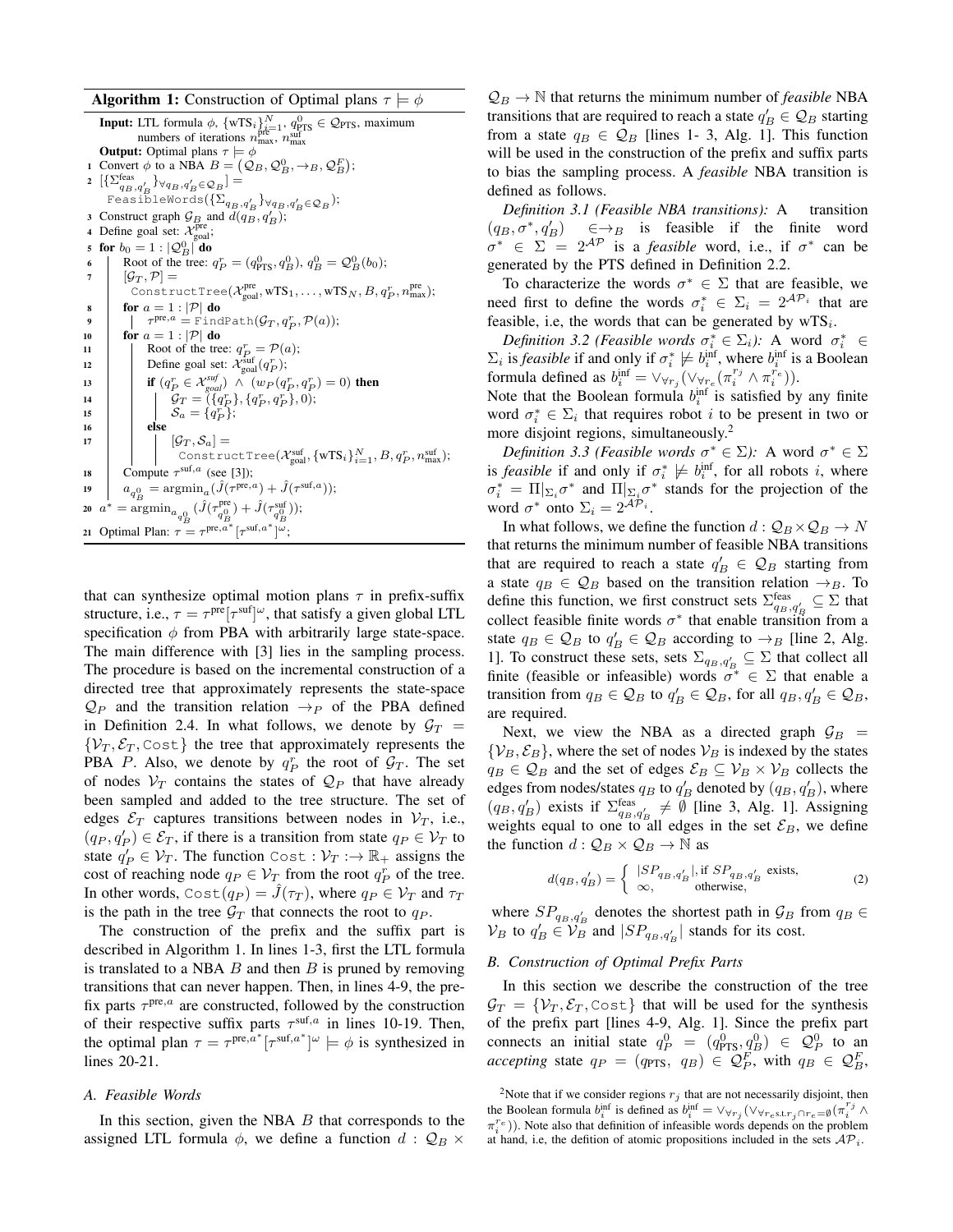|                | <b>Algorithm 2:</b> Function $ \mathcal{G}_T, \mathcal{Z} $                                                                                                                        |
|----------------|------------------------------------------------------------------------------------------------------------------------------------------------------------------------------------|
|                | ConstructTree( $\mathcal{X}_{goal}$ , wTS <sub>1</sub> ,,wTS <sub>N</sub> , $B, q_P^r, n_{\text{max}}$ )                                                                           |
|                | 1 $V_T = \{q_P^r\}, \mathcal{E}_T = \emptyset$ , Cost $(q_P^r) = 0$ ;<br>2 if prefix then                                                                                          |
| 3              | Select a feasible NBA final state $q_R^{F,\text{feas}} \in \mathcal{Q}_R^F$ .                                                                                                      |
| $\overline{4}$ | <b>if</b> $q_R^{F,feas}$ does not exist <b>then</b>                                                                                                                                |
| 5              | Exit the function and set $\mathcal{Z} = \emptyset$ ;                                                                                                                              |
|                | 6 $\mathcal{D}_{\min} = \{q_P^r\};$                                                                                                                                                |
|                | 7 for $n=1:n_{max}$ do                                                                                                                                                             |
| 8              | if $prefix$ then                                                                                                                                                                   |
| 9              | $q_{\text{PTS}}^{\text{new}} = \text{Sample}(\mathcal{V}_T, \text{wTS}_1, \dots, \text{wTS}_N, q_R^{F,\text{feas}});$                                                              |
| 10             | if $suffix$ then                                                                                                                                                                   |
| 11             | $q_{\text{PTS}}^{\text{new}} = \text{Sample}(\mathcal{V}_T, \text{wTS}_1, \dots, \text{wTS}_N, q_R^r);$                                                                            |
| 12             | for $b=1: \mathcal{Q}_B $ do                                                                                                                                                       |
| 13             | $\begin{array}{l} q^{\rm new}_B=\mathcal{Q}_B(b);\\ q^{\rm new}_P=(q^{\rm new}_{\rm PTS},q^{\rm new}_B);\\ {\bf if}\ q^{\rm new}_P\notin \mathcal{V}_T\ \textbf{then} \end{array}$ |
| 14             |                                                                                                                                                                                    |
| 15             |                                                                                                                                                                                    |
| 16             | $[V_T, \mathcal{E}_T, \text{Cost}] = \text{Extend}(q_P^{\text{new}}, \rightarrow_P);$<br>Update $\mathcal{D}_{\text{min}}$ ;                                                       |
| 17             |                                                                                                                                                                                    |
| 18             | if $q_P^{new} \in \mathcal{V}_T$ then                                                                                                                                              |
| 19             | $ \mathcal{E}_T$ , Cost = Rewire( $q_P^{\text{new}}, \mathcal{V}_T, \mathcal{E}_T$ , Cost);                                                                                        |
|                | 20 $\mathcal{Z} = \mathcal{V}_T \cap \mathcal{X}_{\text{goal}};$                                                                                                                   |

we can define the goal region for the tree  $\mathcal{G}_T$ , as  $\mathcal{X}_{\text{goal}}^{\text{pre}} =$  ${q_P = (q_{\text{PTS}}, q_B) \in \mathcal{Q}_P \mid q_B \in \mathcal{Q}_B^F}$  [line 4, Alg. 1]. The root  $q_P^r$  of the tree is an initial state  $q_P^0 = (q_{\text{PTS}}^0, q_B^0)$ of the PBA and the following process is repeated for each initial state  $q_B^0 \in \mathcal{Q}_B^0$ , in parallel [line 5-6, Alg. 1]. The construction of the tree is described in Algorithm 2 [line 7, Alg. 1]. In line 6 of Algorithm 1,  $\mathcal{Q}_B^0(b_0)$  stands for the  $b_0$ -th initial state assuming an arbitrary enumeration of the elements of the set  $\mathcal{Q}_B^0$ . The set  $\mathcal{V}_T$  initially contains only the root  $q_P^r$ , i.e., an initial state of the PBA and, therefore, the set of edges is initialized as  $\mathcal{E}_T = \emptyset$  [line 1, Alg. 2]. By convention, we assume that the cost of  $q_P^r$  is zero. Given the root  $q_P^r$  we select a *feasible* final state  $q_B^F \in \mathcal{Q}_B^F$ , such that (i)  $d(q_B^0, q_B^F) \neq \infty$  and (ii)  $d(q_B^F, q_B^F) \neq \infty$ . Among all final states that satisfy both (i) and (ii), we select one randomly denoted by  $q_{B_{1,c}}^{F,\text{feas}}$  [line 3, Alg. 2]. If there does not exist such a state  $q_B^{\mathcal{F},\text{feas}}$ , then this means that there is no prefix-suffix plan associated with the initial state  $q_B^0$ . In this case, the construction of the tree stops without having detected any final states around which a loop exists [lines 4- 5, Alg. 2]. The final state  $q_B^{F,\text{feas}}$  will be used in the following subsection in order to bias the exploration of the PBA towards this state. We also define the set  $\mathcal{D}_{\text{min}}$  that collects the nodes  $q_P = (q_{\text{PTS}}, q_B) \in \mathcal{V}_T$  that have the minimum distance  $d(q_B, q_B^{F,\text{feas}})$  among all nodes in  $V_T$ , i.e.,  $\mathcal{D}_{\text{min}} =$  $\{q_P = (q_{\text{PTS}}, q_B) \in \mathcal{V}_T \mid d(q_{B_1}, q_B^{F,\text{feas}}) = d_{\text{min}}\},\text{ where}$  $d_{\min} = \min \cup_{\forall q_B \in \Pi|_B} \mathcal{V}_T \{d(q_B, q_B^{F,\text{feas}})\}\$  and  $\Pi|_B \mathcal{V}_T \subseteq \mathcal{Q}_B$ stands for the projection of all states  $q_P \in \mathcal{V}_T \subseteq \mathcal{Q}_P$  onto  $\mathcal{Q}_B$ . The set  $\mathcal{D}_{\text{min}}$  initially collects only the root [line 6,  $Alg2$ ].

*1)* Sampling a state  $q_P^{new} \in Q_P$ : The first step in the construction of the graph  $\mathcal{G}_T$  is to sample a state  $q_P^{\text{new}}$  from the state-space of the PBA. This is achieved by a sampling function Sample; see Algorithm 3. Specifically, we first create a state  $q_{\text{PTS}}^{\text{rand}} = \Pi |_{\text{PTS}} q_P^{\text{rand}},$  where  $q_P^{\text{rand}}$  is sampled from a given discrete distribution  $f_{\text{rand}}(q_P | V_T) : V_T \to [0, 1]$  [line

1, Alg. 3]. The probability density function  $f_{\text{rand}}(q_P | \mathcal{V}_T)$ defines the probability of selecting the state  $q_P \in V_T$  as the state  $q_P^{\text{rand}}$  at iteration n of Algorithm 2 given the set  $\mathcal{V}_T$ . The distribution  $f_{\text{rand}}$  is defined as follows:

$$
f_{\text{rand}}(q_P | \mathcal{V}_T, \mathcal{D}_{\text{min}}) = \begin{cases} p_{\text{rand}} \frac{1}{|\mathcal{D}_{\text{min}}|}, & \text{if } q_P \in \mathcal{D}_{\text{min}} \\ (1 - p_{\text{rand}}) \frac{1}{|\mathcal{V}_T \setminus \mathcal{D}_{\text{min}}|}, & \text{otherwise,} \end{cases}
$$
(3)

where  $p_{\text{rand}} \in (0.5, 1)$  stands for the probability of selecting *any* node  $q_P \in \mathcal{D}_{\text{min}}$  to be  $q_P^{\text{rand}}$ . Note that  $p_{\text{rand}}$  can change with iterations *n* but it should always satisfy  $p_{\text{rand}} \in (0.5, 1)$ so that states  $q_P = (q_{\text{PTS}}, q_B) \in \mathcal{D}_{\text{min}} \subseteq \mathcal{V}_T$  are selected more often to be  $q_P^{\text{rand}}$  [line 1, Alg. 3]. Given  $q_{\text{PTS}}^{\text{rand}}$ , in our previous work [3], we sample a state  $q_{\text{PTS}}^{\text{new}}$  from a discrete distribution  $f_{\text{new}}(q_{\text{PTS}}|q_{\text{PTS}}^{\text{rand}})$  so that  $q_{\text{PTS}}^{\text{new}}$  is reachable from  $q_{\text{PTS}}^{\text{rand}}$ . Here, we sample a state  $q_{\text{PTS}}^{\text{new}}$  so that it is both reachable from  $q_{\text{PTS}}^{\text{rand}}$  and also it can lead to a final state  $q_P^F = (q_{\text{PTS}}, q_B^{F,\text{feas}}) \in \mathcal{Q}_P^F$  by following the shortest path in  $\mathcal{G}_B$  that connects  $q_B^0$  to  $q_B^{F,\text{feas}}$ .

*a)* Selection of  $q_B^{min} \in Q_B$ : First, given  $q_P^{rand} =$  $(q_{\text{PTS}}^{\text{rand}}, q_B^{\text{rand}})$ , we first construct the reachable set  $\mathcal{R}_B(q_B^{\text{rand}})$ that collects all states  $q_B \in \mathcal{Q}_B$  that can be reached in one hop in  $B$  from  $q_B^{\text{rand}}$  given the observation  $L_{\text{PTS}}(q_{\text{PTS}}^{\text{rand}})$  [line 2, Alg. 3], i.e.,  $\mathcal{R}_B(q_B^{\text{rand}}) = \{q_B \in$  $\mathcal{Q}_B$  |  $(q_B^{\text{rand}}, L_{\text{PTS}}(q_{\text{PTS}}^{\text{rand}}), q_B) \in \rightarrow_B$ . Given  $\mathcal{R}_B(q_B^{\text{rand}})$ we construct the set  $\mathcal{R}_B^{\text{min}}(q_B^{\text{rand}})$  that collects the states  $q_{B_{\epsilon}} \in \mathcal{R}_B(q_B^{\text{rand}})$  that have the minimum distance from  $q_B^{F, \text{feas}}$  among all other nodes  $q_B \in \mathcal{R}_B(q_{B_c}^{\text{rand}})$ , i.e.,  $\mathcal{R}_B^{\text{min}}(q_B^{\text{rand}}) = \{q_B \in \mathcal{R}_B(q_B^{\text{rand}}) \mid d(q_B, q_B^{\text{F,feas}}) =$  $\min_{q'_{B}\in\mathcal{R}_{B}(q_{B}^{\mathrm{rand}})}d(q'_{B},q_{B}^{F,\mathrm{feas}})\}\subseteq \mathcal{\bar{R}}_{B}(q_{B}^{\mathrm{rand}}).$ 

In what follows, we denote by  $q_B^{\text{cand,min}}$  the states that belong to  $\mathcal{R}_B^{\min}(q_B^{\text{rand}})$ . For every state  $q_B^{\text{cand,min}} \in \mathcal{R}_B^{\min}(q_B^{\text{rand}})$ , we construct the set  $\mathcal{R}_B^{\text{decr}}(q_B^{\text{cand,min}})$  that collects all states  $q_B \in \mathcal{Q}_B$ , for which (i) there exists a feasible word  $\sigma^* \in$  $\sum_{\text{cam}}$ feas  $q_B^{\text{cand,min}}$  such that  $q_B^{\text{cand,min}}$  $\stackrel{\sigma^*}{\longrightarrow} q_B$ , and (ii)  $q_B$  is closer to  $q_B^{F,\text{feas}}$  than  $q_B^{\text{cand,min}}$  is, i.e.,  $\mathcal{R}_B^{\text{decr}}(q_B^{\text{cand,min}}) = \{q_B \in$  $Q_B \mid (\Sigma_{q_B^{\text{cand},\text{min}},q_B}^{\text{feas}} \neq \emptyset) \wedge d(q_B,q_B^{F,\text{feas}}) = d(q_B^{\text{cand},\text{min}},q_B^{F,\text{feas}}) -$ 1}  $\subseteq$   $\overline{\mathcal{Q}}_B$ . We collect all states  $q_B^{\text{cand,min}} \in \mathcal{R}_B^{\text{min}}(q_B^{\text{rand}})$ that satisfy  $\mathcal{R}_B^{\text{decr}}(q_B^{\text{cand,min}}) \neq \emptyset$  in the set  $\mathcal{M}(q_B^{\text{rand}})$ , i.e.,  $\mathcal{M}(q_B^{\text{rand}}) = \left\{ \overline{q}_B^{\text{cand,min}} \mid \mathcal{R}_B^{\text{decr}}(q_B^{\text{cand,min}}) \neq \emptyset \right\} \subseteq \mathcal{R}_B^{\text{min}}(q_B^{\text{cand}})$ [line 4, Alg.3]. Next, given the set  $\mathcal{M}(q_B^{\text{rand}})$ , we sample a state  $q_B^{\min} \in \mathcal{M}(q_B^{\text{rand}})$  from a discrete distribution  $f_B^{\text{min}}(q_B | \mathcal{M}(q_B^{\text{rand}}))$  :  $\mathcal{M}(q_B^{\text{rand}})$   $\rightarrow$   $[0,1]$  defined as  $f_B^{\min}(q_B|\mathcal{M}(q_B^{\text{rand}})) = \frac{1}{|\mathcal{M}(q_B^{\text{rand}})|}$  [line 6, Alg.3]. Note that if  $\mathcal{M}(q_B^{\text{rand}}) = \emptyset$ , then no sample will be taken at this iteration [line 12, Alg. 3].

*b)* Selection of  $q_B^{decr} \in \mathcal{R}_B^{decr}(q_B^{min})$ : Given the state  $q_B^{\text{min}}$  and its respective set  $\mathcal{R}_B^{\text{decr}}(q_B^{\text{min}})$ , we sample a state  $q_B^{\text{decr}} \in \mathcal{R}_B^{\text{decr}}(q_B^{\text{min}})$  from a given discrete distribution  $f_B^{\text{decr}}(q_B | \mathcal{R}_B^{\text{decr}}(q_B^{\min}))$  :  $\mathcal{R}_B^{\text{decr}}(q_B^{\min}) \rightarrow [0,1]$  [line 7, Alg. 3) defined as  $\bar{f}_B^{\text{decr}}(q_B | \mathcal{R}_B^{\text{decr}}(q_B^{\text{min}})) = \frac{1}{|\mathcal{R}_B^{\text{decr}}(q_B^{\text{min}})|}, \forall q_B \in$  $\mathcal{R}_B^{\text{decr}}(q_B^{\min})$ . Note that if  $\mathcal{R}_B^{\text{decr}}(q_B^{\min}) = \emptyset$ , then no sample  $q_{\text{PTS}}^{\text{new}}$  is generated [line 10, alg. 3].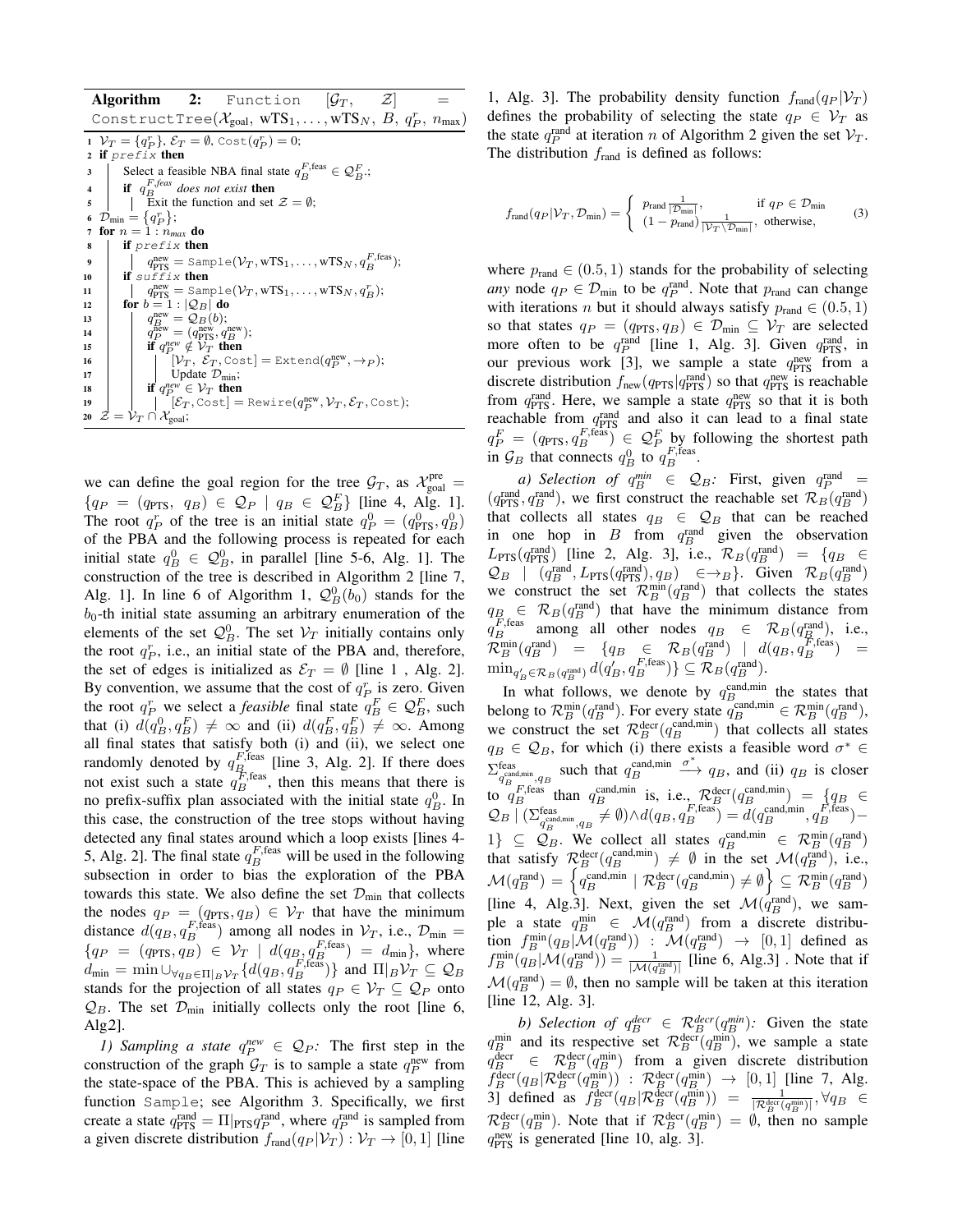| <b>Algorithm</b>        |                                                                                                                                   | 3:                                                                                       | Function                                                                                       |  |  |  |  |  |  |
|-------------------------|-----------------------------------------------------------------------------------------------------------------------------------|------------------------------------------------------------------------------------------|------------------------------------------------------------------------------------------------|--|--|--|--|--|--|
|                         | Sample( $V_T, \mathcal{D}_{min}, \{wTS_i\}_{i=1}^N, q_R^{\text{goal}}$ )                                                          |                                                                                          |                                                                                                |  |  |  |  |  |  |
|                         | 1 Pick a state $q_P^{\text{rand}} = (q_{\text{PTS}}^{\text{rand}}, q_B^{\text{rand}}) \in \mathcal{V}_T$ from $f_{\text{rand}}$ ; |                                                                                          |                                                                                                |  |  |  |  |  |  |
|                         | 2 Compute $\mathcal{R}_B(q_P^{\text{rand}})$ ;                                                                                    |                                                                                          |                                                                                                |  |  |  |  |  |  |
|                         | 3 if $\mathcal{R}_B(q_R^{rand}) \neq \emptyset$ then                                                                              |                                                                                          |                                                                                                |  |  |  |  |  |  |
| $\overline{\mathbf{4}}$ | Compute $\mathcal{M}(q_R^{\text{rand}}) \subseteq \mathcal{R}_B(q_R^{\text{rand}})$ ;                                             |                                                                                          |                                                                                                |  |  |  |  |  |  |
| $5^{\circ}$             | if $\mathcal{M}(q_R^{rand}) \neq \emptyset$ then                                                                                  |                                                                                          |                                                                                                |  |  |  |  |  |  |
|                         |                                                                                                                                   |                                                                                          | Sample $q_B^{\min} \in \mathcal{M}(q_B^{\text{rand}})$ from $f_B^{\min}$ ;                     |  |  |  |  |  |  |
|                         |                                                                                                                                   | Select $q_B^{\text{decr}} \in \mathcal{R}_B^{\text{decr}}(\overline{q}_B^{\text{min}});$ |                                                                                                |  |  |  |  |  |  |
|                         | $\begin{array}{c c} 6 & 7 \\ 7 & 8 \end{array}$                                                                                   | Pick $\sigma^* \in \Sigma_{q^{\min}_{B}, q^{\text{decr}}_{B}}$ ;                         |                                                                                                |  |  |  |  |  |  |
| $\overline{9}$          | else                                                                                                                              |                                                                                          |                                                                                                |  |  |  |  |  |  |
| 10                      | $q_{\text{prrs}}^{\text{new}} = \varnothing;$                                                                                     |                                                                                          |                                                                                                |  |  |  |  |  |  |
| 11                      | else                                                                                                                              |                                                                                          |                                                                                                |  |  |  |  |  |  |
| 12                      | $q_{\text{prrs}}^{\text{new}} = \varnothing;$                                                                                     |                                                                                          |                                                                                                |  |  |  |  |  |  |
|                         | 13 if $(\mathcal{R}_B(q_B^{rand}) \neq \emptyset) \wedge (\mathcal{M}(q_B^{rand}) \neq \emptyset)$ then                           |                                                                                          |                                                                                                |  |  |  |  |  |  |
| 14                      |                                                                                                                                   |                                                                                          | Pick a state $q_i^{\text{new}}$ from a given probability distribution $f_{\text{new},i}$ , for |  |  |  |  |  |  |
|                         | all robots $i$ ;                                                                                                                  |                                                                                          |                                                                                                |  |  |  |  |  |  |
| 15                      |                                                                                                                                   |                                                                                          | Construct $q_{\text{prs}}^{\text{new}} = (q_1^{\text{new}}, \dots, q_N^{\text{new}});$         |  |  |  |  |  |  |

Given  $q_B^{\text{min}}$  and  $q_B^{\text{decr}}$ , we select a word  $\sigma^*$  from  $\Sigma_{q_B^{\text{min}}, q_B^{\text{decr}}} \neq$  $\emptyset$  [line 8, Alg. 3].<sup>3</sup> Given the word  $\sigma^*$ , we construct the set  $\mathcal L$  so that the *i*-th element of  $\mathcal L$  captures the region where robot *i* has to be so that the word  $\sigma^*$  can be generated. For instance, the set  $\mathcal L$  corresponding to the word  $\sigma^* = \pi_i^{r_j} \pi_z^{r_e}$ is constructed so that  $\mathcal{L}(i) = r_j, \mathcal{L}(z) = r_e$  and  $\mathcal{L}(h) =$  $\emptyset$ , for all robots  $h \neq i, z$ . Then, we sample a state  $q_i^{\text{new}}$ , for all robots i, from a discrete distribution  $f_{\text{new},i}^{\text{pre}}(q_i|q_i^{\text{rand}})$ :  $\mathcal{R}_{\text{wTS}_i}(q_i^{\text{rand}}) \rightarrow [0, 1]$  [line 14, Alg. 3] defined as

$$
f_{\text{new},i}^{\text{pre}}(q_{i}|q_{i}^{\text{rand}}) = \left\{ \begin{array}{ll} \frac{1}{|\mathcal{R}_{\text{WTS}_i}(q_{i}^{\text{rand}})|}, \text{ if } \mathcal{L}(i) = \varnothing, \\ p_{\text{new},i} \text{ if } (L(i) \neq \varnothing) \land (q_{i} = SP_{q_{i}^{\text{rand}}, q_{i}^{\mathcal{L}(i)}}(2)) \\ (1 - p_{\text{new}}) \frac{1}{|\mathcal{R}_{\text{WTS}_i}(q_{i}^{\text{rand}})| - 1}, \text{if } (\mathcal{L}(i) \neq \varnothing) \land \\ (q_{i} \in \mathcal{R}_{\text{WTS}_i}(q_{i}^{\text{rand}}) \setminus SP_{q_{i}^{\text{rand}}, q_{i}^{\mathcal{L}(i)}}(2)), \end{array} \right.
$$

where  $\mathcal{R}_{\text{wTS}_i}(q_i^{\text{rand}})$  collects all states in  $\mathcal{Q}_i$  that can be reached in one hop from  $q_i^{\text{rand}} = \Pi |_{\text{wTS}_i} q_{\text{PTS}}^{\text{rand}}$ , i.e.,  $\mathcal{R}_{\text{wTS}_i}(q_i^{\text{rand}}) = \{q_i \in \mathcal{Q}_i \mid q_i^{\text{rand}} \rightarrow_i q_i\}.$  Also, in (4), viewing wTS<sub>i</sub> as a graph,  $SP_{q_i^{\text{rand}}, q_i^{\mathcal{L}(i)}}$  stands for the shortest path from the node/state  $q_i^{\text{rand}}$  to the state  $q_i^{\mathcal{L}(i)}$ , i.e.,  $SP_{q_i^{\text{rand}}, q_i^{\mathcal{L}(i)}}$ is a finite sequence of states in wTS<sub>i</sub> that start from  $q_i^{\text{rand}}$ and end at the state  $q_i^{\mathcal{L}(i)}$ . Also,  $SP_{q_i^{\text{rand}}, q_i^{\mathcal{L}(i)}}(2)$  stands for the second state in this sequence. Moreover, in (4),  $p_{\text{new}}$ stands for the probability of selecting the state  $SP_{q_i^{\text{rand}}, q_i^{\mathcal{L}(i)}}(2)$ to be  $q_i^{\text{new}}$  if  $\mathcal{L}(i) \neq \emptyset$ . Note that  $p_{\text{new}}$  can change with iterations *n* but it should always satisfy  $p_{\text{new}} \in (0.5, 1)$  so that the state  $SP_{q_i^{\text{rand}},q_i^{\mathcal{L}(i)}}(2)$  is selected more often to be  $q_i^{\text{new}}$ , as it is closer to the state  $q_i^{\mathcal{L}(i)}$ . Finally, given the states  $q_i^{\text{new}}$ , we construct  $q_{\text{PTS}}^{\text{new}} = (q_1^{\text{new}}, \dots, q_N^{\text{new}}) \in \mathcal{Q}_{\text{PTS}}$ . Observe that by construction of  $f_{\text{new},i}^{\text{pre}}$  the state  $q_i^{\text{new}}$  always lies in  $\mathcal{R}_{\text{wTS}_i}(q_i^{\text{rand}})$ . As a result,  $q_{\text{PTS}}^{\text{new}}$  is reachable from  $q_{\text{PTS}}^{\text{rand}}$ .

In order to build incrementally a graph whose set of nodes approximates the state-space  $\mathcal{Q}_P$  we need to append to  $q_{\text{PTS}}^{\text{new}}$ a state from the state-space  $\mathcal{Q}_B$  of the NBA B. Let  $q_B^{\text{new}} =$  $\mathcal{Q}_{B}(b)$  [line 13, Alg. 2] be the candidate Büchi state that

will be attached to  $q_{\text{PTS}}^{\text{new}}$ , where  $\mathcal{Q}_B(b)$  stands for the b-th state in the set  $\mathcal{Q}_B$  assuming an arbitrary enumeration of the elements of the set  $\mathcal{Q}_B$ . The following procedure is repeated for all  $q_B^{\text{new}} = \mathcal{Q}_B(b)$  with  $b \in \{1, ..., |\mathcal{Q}_B|\}$ . First, we construct the state  $q_P^{\text{new}} = (q_{\text{PTS}}^{\text{new}}, q_B^{\text{new}}) \in \mathcal{Q}_P$  [line 14, Alg. 2] and then we check if this state can be added to the tree  $\mathcal{G}_T$  [lines 15-16, Alg. 2]. If the state  $q_P^{\text{new}}$  does not already belong to the tree from a previous iteration of Algorithm 2, i.e, if  $q_P^{\text{new}} \notin V_T$  [line 12, Alg. 2], we check which node in  $V_T$  (if there is any) can be the parent of  $q_P^{\text{new}}$  in the tree  $\mathcal{G}_T$ . If there exist candidate parents for  $q_P^{\text{new}}$  then the tree is *extended* towards  $q_P^{\text{new}}$  and the set  $\mathcal{D}_{\text{min}}$  is updated [line 17, Alg. 2]. If  $q_P^{\text{new}} \in V_T$ , then the *rewiring* step follows [lines 18-19, Alg. 2] that aims to reduce the cost of nodes  $q_P \in V_T$ . A detailed description of the 'extend' and 'rewire' steps can be found in [3].

2) Construction of Paths: The construction of the tree  $\mathcal{G}_T$ ends after  $n_{\text{max}}^{\text{pre}}$  iterations, where  $n_{\text{max}}^{\text{pre}}$  is user specified [line 7, Alg. 2]. Then, we construct the set  $\mathcal{P} = \mathcal{V}_T \cap \mathcal{X}_{\text{goal}}^{\text{pre}}$  [line 20, Alg. 2] that collects all the states  $q_P \in \mathcal{V}_T \cap \mathcal{X}_{\text{goal}}^{\text{pre}}$  Given the tree  $\mathcal{G}_T$  and the set P we compute the prefix plans  $\tau^{pre,a}$ , for all  $a \in \{1, \ldots |P|\}$  [lines 8-9, Alg. 1].

# *C. Construction of Optimal Suffix Parts*

Once a prefix plan  $\tau^{pre,a}$  is constructed, the corresponding suffix plan  $\tau^{suf,a}$  is constructed [lines 10-18, Alg. 1]. To construct the suffix part  $\tau_i^{\text{surf},a}$  we build a tree  $\mathcal{G}_T$  =  $\{V_T, \mathcal{E}_T, \text{Cost}\}\$  that approximates the PBA P, in a similar way as in Section III-B, and implement a cycle-detection mechanism to identify cycles around the state  $P(a)$ . The only differences are that: (i) the root of the tree is now  $q_P^r = \mathcal{P}(a)$  [line 11, Alg. 1] detected during the construction of the prefix plans, (ii) the goal region corresponding to the root  $q_P^r = \mathcal{P}(a)$ , is defined as  $\mathcal{X}_{\text{goal}}^{\text{suf}}(q_P^r) = \{q_P =$  $(q_{\text{PTS}}, q_B) \in \mathcal{Q}_{P}$   $|(q_P, L(q_{\text{PTS}}), q_P^r) \in \rightarrow P$ , (iii) we first check if  $q_P^r \in \mathcal{X}_{\text{goal}}^{\text{suf}}$  and  $w_P(q_P^r, q_P^r) = 0$  [line 13, Alg. 1], and (iv) a probability density function  $f_{\text{new},i}^{\text{suf}}$  that is different from (4) is employed. If (iii) holds, then the construction of the tree is trivial [line 14, Alg. 1]. Otherwise the tree  $\mathcal{G}_T$ is constructed by Algorithm 2 [line 17, Alg. 1]. As for (iv),  $f_{\text{new},i}^{\text{suf}}(q_i|q_i^{\text{rand}}): \mathcal{R}_{\text{wTS}_i}(q_i^{\text{rand}}) \rightarrow [0,1]$  [line 14, Alg. 3] that generates  $q_i^{\text{new}}$  is defined as

$$
f_{\text{new},i}^{\text{suf}}(q_i|q_i^{\text{rand}}) = f_{\text{new},i}^{\text{pre}}(q_i|q_i^{\text{rand}}),\tag{5}
$$

if  $q_B^r \notin \mathcal{R}_B^{\text{decr}}$ , where  $q_B^r = \Pi|_B q_P^r \in \mathcal{Q}_B^F$ . If  $q_B^r \in$  $\mathcal{R}_B^{\text{decr}}$ , then this means that the NBA part of the root (final state), i.e.,  $q_B^r \in \mathcal{Q}_B^F$ , can be reached in one hop from  $q_B^{\text{min}}$ . Then in this case, to steer the tree towards the root  $q_P^{\overline{r}} = (q_{\text{PTS}}^r, q_B^r)$ , we select the following probability density function  $f_{\text{new},i}^{\text{surf}}(q_i|q_i^{\text{rand}})$  to generate the samples  $q_{\text{PTS}}^{\text{new}}$ .

$$
f_{\text{new},i}^{\text{suf}}(q_i|q_i^{\text{rand}}) = \left\{ \begin{array}{l} \frac{1 - p_{\text{new}}}{|\mathcal{R}_{\text{wTS}_i}(q_i^{\text{rand}})|}, \text{if } (\mathcal{L}(i) = \varnothing) \land (q_i \neq SP_{q_i^{\text{rand}},q_i^{\text{r}}}(2)),\\ p_{\text{new},i} \text{ if } (\mathcal{L}(i) = \varnothing) \land (q_i = SP_{q_i^{\text{rand}},q_i^{\text{r}}}(2))\\ p_{\text{new},i} \text{ if } (L(i) \neq \varnothing) \land (q_i = SP_{q_i^{\text{rand}},q_i^{\mathcal{L}(i)}}(2))\\ \frac{1 - p_{\text{new}}}{|\mathcal{R}_{\text{wTS}_i}(q_i^{\text{rand}})| - 1}, \text{if } (\mathcal{L}(i) \neq \varnothing) \land \\ (q_i \in \mathcal{R}_{\text{wTS}_i}(q_i^{\text{rand}}) \setminus SP_{q_i^{\text{rand}},q_i^{\mathcal{L}(i)}}(2)) \end{array} \right.
$$

<sup>3</sup>To speed up the detection of final states, we always select the same word  $\sigma^* \in \Sigma_{q_B^{\text{min}}, q_B^{\text{decr}}}$  for a given pair of states  $q_B^{\text{min}}$  and  $q_B^{\text{decr}}$ .